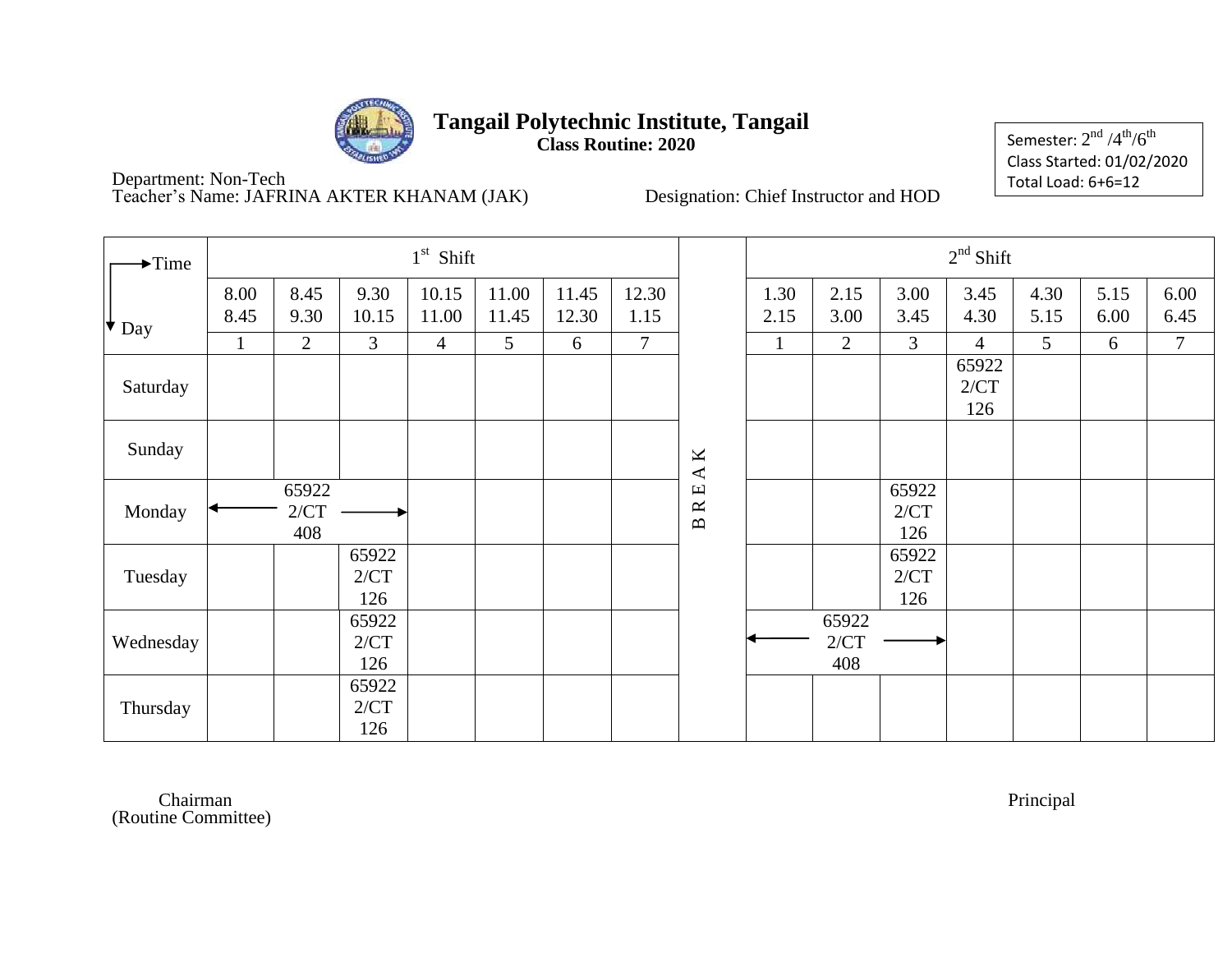

**Class Routine: 2020**

Semester:  $2^{\rm nd}$  /4 $^{\rm th}$  /6 $^{\rm th}$ Class Started: 01/02/2020 Total Load: 12+ 12 = 24

Department: Non-Tech Teacher's Name: MUHAMMAD ABU YUSUF (AY) Designation: Instructor

| $\blacktriangleright$ Time |              |                       |                       | $1st$ Shift    |                       |                       |                |                          |                      |                |              | $2nd$ Shift           |              |                       |                |
|----------------------------|--------------|-----------------------|-----------------------|----------------|-----------------------|-----------------------|----------------|--------------------------|----------------------|----------------|--------------|-----------------------|--------------|-----------------------|----------------|
| $\big\vert \bullet$ Day    | 8.00<br>8.45 | 8.45<br>9.30          | 9.30<br>10.15         | 10.15<br>11.00 | 11.00<br>11.45        | 11.45<br>12.30        | 12.30<br>1.15  |                          | 1.30<br>2.15         | 2.15<br>3.00   | 3.00<br>3.45 | 3.45<br>4.30          | 4.30<br>5.15 | 5.15<br>6.00          | 6.00<br>6.45   |
|                            |              | $\overline{2}$        | 3                     | $\overline{4}$ | 5                     | 6                     | $\overline{7}$ |                          |                      | $\overline{2}$ | 3            | $\overline{4}$        | 5            | 6                     | $\overline{7}$ |
| Saturday                   | 65921<br>207 | 2/ET                  |                       |                |                       |                       |                |                          |                      |                | 65921        | 2/ENT<br>303          | 65921        | 2/ET<br>207           |                |
| Sunday                     |              |                       | 65921<br>2/ENT<br>407 |                |                       |                       |                | $\mathbf{A}\,\mathbf{K}$ |                      | 65921          | 2/ENT<br>305 |                       |              |                       |                |
| Monday                     |              | 65921<br>2/ET<br>115  |                       |                |                       |                       |                | <b>BRE</b>               |                      |                |              | 65921<br>2/ENT<br>302 |              |                       |                |
| Tuesday                    |              | 65921<br>2/ET<br>115  |                       |                |                       | 65921<br>2/ENT<br>305 |                |                          | 65921<br>2/ET<br>115 |                |              |                       |              | 65921<br>2/ENT<br>302 |                |
| Wednesday                  |              | 65921<br>2/ENT<br>305 |                       |                |                       |                       |                |                          | 65921<br>2/ET<br>115 |                |              |                       |              |                       |                |
| Thursday                   |              |                       |                       |                | 65921<br>2/ENT<br>305 |                       |                |                          |                      |                |              |                       |              |                       |                |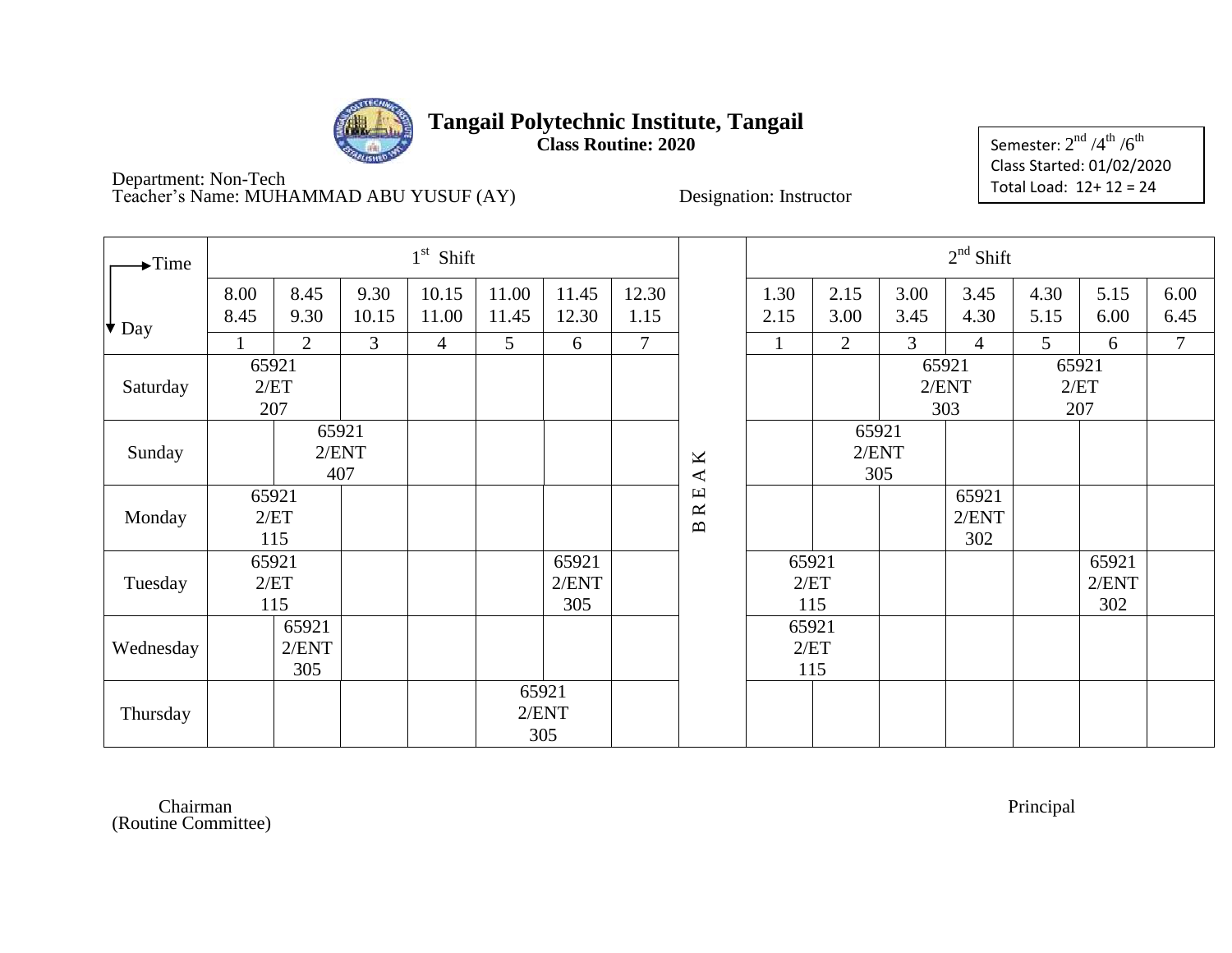

**Class Routine: 2020**

Department: Non-Tech Teacher's Name: MD. HASAN TAREQ (HT) Designation: Instructor

| $\blacktriangleright$ Time |              |                 |               | $1st$ Shift    |                |                |                |               |              |                |              | $2nd$ Shift    |              |              |                |
|----------------------------|--------------|-----------------|---------------|----------------|----------------|----------------|----------------|---------------|--------------|----------------|--------------|----------------|--------------|--------------|----------------|
| $\big\vert \big\vert$ Day  | 8.00<br>8.45 | 8.45<br>9.30    | 9.30<br>10.15 | 10.15<br>11.00 | 11.00<br>11.45 | 11.45<br>12.30 | 12.30<br>1.15  |               | 1.30<br>2.15 | 2.15<br>3.00   | 3.00<br>3.45 | 3.45<br>4.30   | 4.30<br>5.15 | 5.15<br>6.00 | 6.00<br>6.45   |
|                            |              | $\overline{2}$  | 3             | $\overline{4}$ | 5              | 6              | $\overline{7}$ |               |              | $\overline{2}$ | 3            | $\overline{4}$ | 5            | 6            | $\overline{7}$ |
| Saturday                   |              | 65912           |               |                |                |                |                |               |              | 65912          |              |                | 65912        |              |                |
|                            |              | 2/MT            |               |                |                |                |                |               |              | 2/MT           |              |                | 2/TCT        |              |                |
|                            |              | 408             |               |                |                |                |                |               |              | 408            |              |                | 211          |              |                |
|                            |              | 65912           |               |                |                |                |                |               |              |                |              |                |              |              |                |
| Sunday                     |              | 2/TCT(A)<br>408 |               |                |                |                |                | $\mathbf A$ K |              |                |              |                |              |              |                |
|                            |              |                 |               |                |                |                | 65912          |               |              |                |              | 65912          |              |              |                |
| Monday                     |              |                 |               |                |                |                | 2/MT           | BRE.          |              |                |              | 2/TCT          |              |              |                |
|                            |              |                 |               |                |                |                | 411            |               |              |                |              | 211            |              |              |                |
|                            |              | 65912           |               | 65912          |                |                |                |               |              |                |              | 65912          |              | 65912        |                |
| Tuesday                    |              | 2/TCT           |               | 2/MT           |                |                |                |               |              |                |              | 2/MT           |              | 2/TCT(A)     |                |
|                            |              | 211             |               | 411            |                |                |                |               |              |                |              | 411            |              | 408          |                |
|                            |              | 65912           |               | 65912          |                |                |                |               | 65912        |                | 65912        |                |              |              |                |
| Wednesday                  |              | 2/TCT(B)        |               | 2/TCT          |                |                |                |               | 2/TCT        |                | 2/MT         |                |              |              |                |
|                            |              | 408             |               | 211            |                |                |                |               | 211          |                | 411          |                |              |              |                |
|                            |              |                 | 65912         | 65912          |                |                |                |               |              |                |              | 65912          |              | 65912        |                |
| Thursday                   |              |                 | 2/TCT         | 2/MT           |                |                |                |               |              |                |              | 2/MT           |              | 2/TCT(B)     |                |
|                            |              |                 | 211           | 411            |                |                |                |               |              |                |              | 116            |              | 408          |                |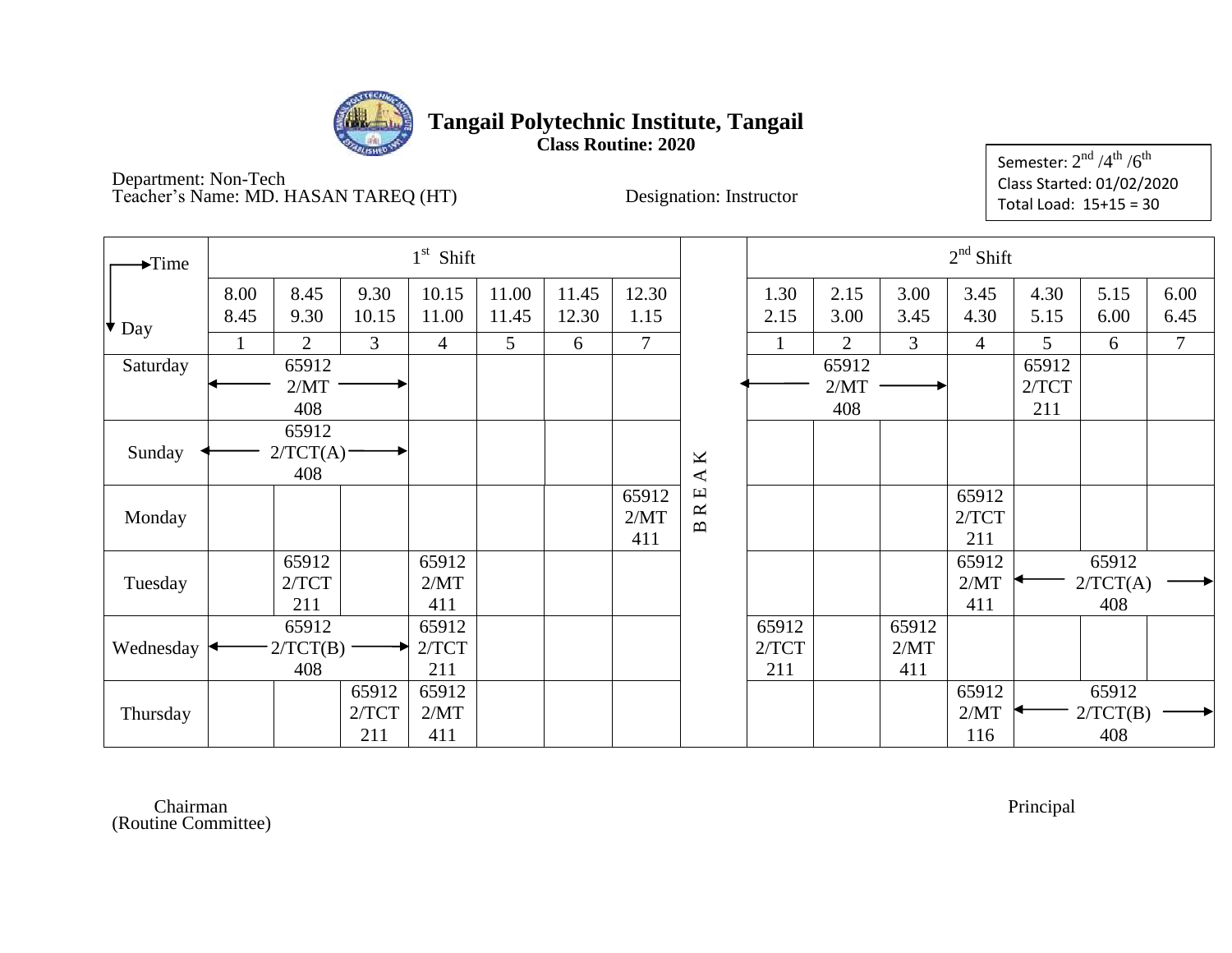

**Class Routine: 2020**

Semester:  $2^{\rm nd}$  /4 $^{\rm th}$  /6 $^{\rm th}$ Class Started: 01/02/2020 Total Load: 14+14 = 28

Department: Non-Tech Teacher's Name: FARIDA PARVIN (FP) Designation: Instructor

| $\blacktriangleright$ Time |              |                       |                        | $1st$ Shift            |                        |                       |               |                                        |                      |                       |                        | $2nd$ Shift            |                       |                      |              |
|----------------------------|--------------|-----------------------|------------------------|------------------------|------------------------|-----------------------|---------------|----------------------------------------|----------------------|-----------------------|------------------------|------------------------|-----------------------|----------------------|--------------|
| $\bullet$ Day              | 8.00<br>8.45 | 8.45<br>9.30          | 9.30<br>10.15          | 10.15<br>11.00         | 11.00<br>11.45         | 11.45<br>12.30        | 12.30<br>1.15 |                                        | 1.30<br>2.15         | 2.15<br>3.00          | 3.00<br>3.45           | 3.45<br>4.30           | 4.30<br>5.15          | 5.15<br>6.00         | 6.00<br>6.45 |
|                            | $\mathbf{1}$ | $\overline{2}$        | 3                      | $\overline{4}$         | 5                      | 6                     | 7             |                                        | $\mathbf{1}$         | 2                     | $\overline{3}$         | $\overline{4}$         | 5                     | 6                    | $\tau$       |
| Saturday                   |              |                       | 65852<br>6/CMT<br>311  | 65852<br>6/CONT<br>119 | 65841<br>4/CONT<br>121 |                       |               |                                        |                      | 65852<br>6/TCT<br>209 | 65852<br>6/CONT<br>119 | 65841<br>4/CONT<br>121 |                       |                      |              |
| Sunday                     |              |                       |                        | 65852<br>6/CMT<br>314  | 65852<br>6/ET<br>204   |                       |               | $\pmb{\times}$<br>$\blacktriangleleft$ |                      | 65841<br>4/MT<br>116  |                        |                        |                       | 65852<br>6/ET<br>204 |              |
| Monday                     |              |                       |                        |                        |                        |                       |               | Щ<br>$\approx$<br>$\mathbf{m}$         |                      |                       | 65852<br>6/TCT<br>209  | 65852<br>6/ENT<br>305  |                       |                      |              |
| Tuesday                    |              | 65852<br>6/ET<br>204  |                        | 65841<br>4/MT<br>116   |                        | 65852<br>6/TCT<br>209 |               |                                        | 65852<br>6/ET<br>204 |                       |                        |                        |                       |                      |              |
| Wednesday                  |              | 65852<br>6/TCT<br>209 |                        | 65852<br>6/ENT<br>305  | 65841<br>4/MT<br>411   |                       |               |                                        |                      | 65841<br>4/MT<br>116  | 65852<br>6/ENT<br>305  |                        | 65852<br>6/CMT<br>311 |                      |              |
| Thursday                   |              |                       | 65841<br>4/CONT<br>121 | 65852<br>6/ENT<br>305  | 65852<br>6/CONT<br>119 |                       |               |                                        |                      |                       | 65852<br>6/CONT<br>119 | 65841<br>4/CONT<br>121 | 65852<br>6/CMT<br>311 |                      |              |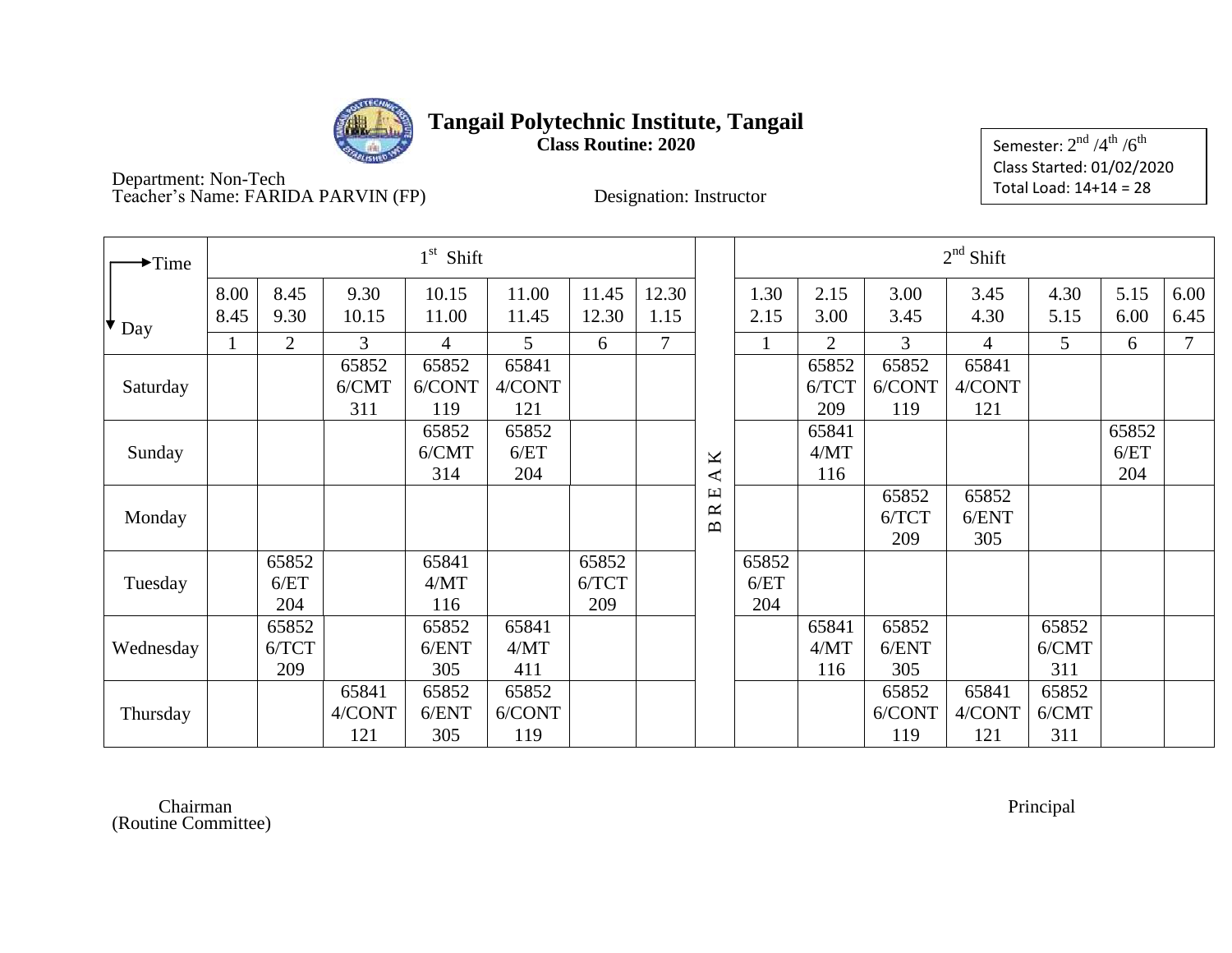

**Class Routine: 2020**

Semester:  $2^{\rm nd}$  /4 $^{\rm th}$  /6 $^{\rm th}$ Class Started: 01/02/2020 Total Load: 9+15 = 24

Department: Non- Tech Teacher's Name: Mst. ZANNAT ARA (ZA) Designation: Instructor

| $\rightarrow$ Time |                      |                             |                      | $1st$ Shift          |                |                      |                |                                        |                       |                      |                              | $2nd$ Shift           |                       |                             |                |
|--------------------|----------------------|-----------------------------|----------------------|----------------------|----------------|----------------------|----------------|----------------------------------------|-----------------------|----------------------|------------------------------|-----------------------|-----------------------|-----------------------------|----------------|
| Day                | 8.00<br>8.45         | 8.45<br>9.30                | 9.30<br>10.15        | 10.15<br>11.00       | 11.00<br>11.45 | 11.45<br>12.30       | 12.30<br>1.15  |                                        | 1.30<br>2.15          | 2.15<br>3.00         | 3.00<br>3.45                 | 3.45<br>4.30          | 4.30<br>5.15          | 5.15<br>6.00                | 6.00<br>6.45   |
|                    | $\mathbf{1}$         | $\overline{2}$              | 3                    | $\overline{4}$       | 5              | 6                    | $\overline{7}$ |                                        | $\mathbf{1}$          | $\overline{2}$       | $\overline{3}$               | $\overline{4}$        | 5                     | 6                           | $\overline{7}$ |
| Saturday           |                      |                             |                      |                      |                |                      |                |                                        |                       |                      | 65711<br>$2/TCT(A+B)$<br>211 |                       |                       |                             |                |
| Sunday             |                      |                             | 65811<br>2/MT<br>411 |                      |                | 65711<br>2/ET<br>115 |                | $\pmb{\times}$<br>$\blacktriangleleft$ | 65811<br>2/MT<br>411  |                      |                              |                       | 65711<br>2/ET<br>115  |                             |                |
| Monday             |                      |                             | 65711<br>2/ET<br>115 |                      |                | 65811<br>2/MT<br>411 |                | <b>BRE</b>                             |                       |                      |                              | 65811<br>2/MT<br>411  | 65711<br>2/TCT<br>211 | 65711<br>2/ET<br>115        |                |
| Tuesday            | 65811<br>2/MT<br>411 |                             |                      |                      |                |                      |                |                                        |                       |                      |                              | 65711<br>2/TCT<br>211 |                       | 65711<br>$2/ET(A+B)$<br>115 |                |
| Wednesday          |                      |                             |                      | 65711<br>2/ET<br>204 |                |                      |                |                                        |                       | 65811<br>2/MT<br>411 |                              |                       |                       |                             |                |
| Thursday           |                      | 65711<br>$2/ET(A+B)$<br>115 |                      |                      |                |                      |                |                                        | 65711<br>2/TCT<br>211 |                      |                              |                       |                       | 65711<br>2/ET<br>115        |                |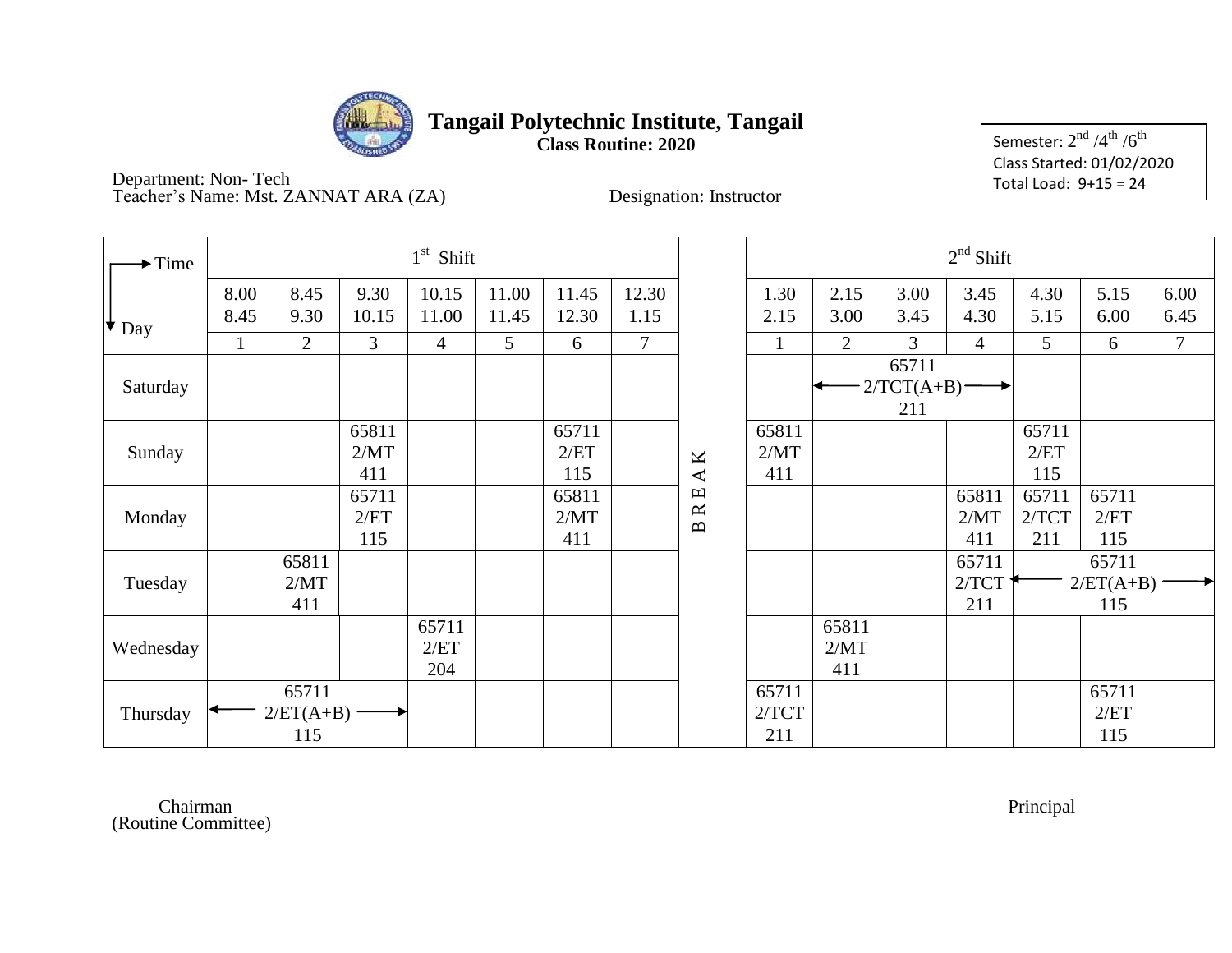

**Class Routine: 2020**

Semester:  $2^{\rm nd}$  /4 $^{\rm th}$  /6 $^{\rm th}$ Class Started: 01/02/2020 Total Load: 12+12 = 24

Department: Non-Tech Teacher's Name: ASHIS KUMAR BHOWMICK (AKB) Designation: Junior Instructor

| $\rightarrow$ Time |              |                |               | $1st$ Shift     |                       |                |                               |                           |              |                       |              | $2nd$ Shift            |                |               |                |
|--------------------|--------------|----------------|---------------|-----------------|-----------------------|----------------|-------------------------------|---------------------------|--------------|-----------------------|--------------|------------------------|----------------|---------------|----------------|
| $\bullet$ Day      | 8.00<br>8.45 | 8.45<br>9.30   | 9.30<br>10.15 | 10.15<br>11.00  | 11.00<br>11.45        | 11.45<br>12.30 | 12.30<br>1.15                 |                           | 1.30<br>2.15 | 2.15<br>3.00          | 3.00<br>3.45 | 3.45<br>4.30           | 4.30<br>5.15   | 5.15<br>6.00  | 6.00<br>6.45   |
|                    | $\mathbf{1}$ | $\overline{2}$ | 3             | $\overline{4}$  | 5 <sup>1</sup>        | 6              | $\overline{7}$                |                           |              | 2                     | 3            | $\overline{4}$         | 5              | 6             | $\overline{7}$ |
| Saturday           | 65921        | 2/CONT<br>122  |               |                 | 65921<br>2/CMT        | 309            |                               |                           |              |                       |              |                        | 65921<br>2/CMT | 309           |                |
| Sunday             | 65921        | 2/CMT          |               |                 |                       |                |                               | K<br>$\blacktriangleleft$ |              | 65921<br>2/CMT<br>309 |              |                        | 65921          | 2/CONT<br>122 |                |
| Monday             |              | 309            |               | 65921<br>2/CONT | 122                   |                | $\mathbb R$ E<br>$\mathbf{m}$ |                           |              |                       |              | 65921<br>2/CONT        | 122            |               |                |
| Tuesday            |              |                |               |                 | 65921<br>2/CONT       | 122            |                               |                           |              |                       |              |                        |                |               |                |
| Wednesday          |              |                |               |                 | 65921<br>2/CMT<br>309 |                |                               |                           |              |                       |              | 65921<br>2/CONT<br>122 |                |               |                |
| Thursday           |              |                |               |                 |                       |                |                               |                           |              | 65921<br>2/CMT<br>309 |              |                        |                |               |                |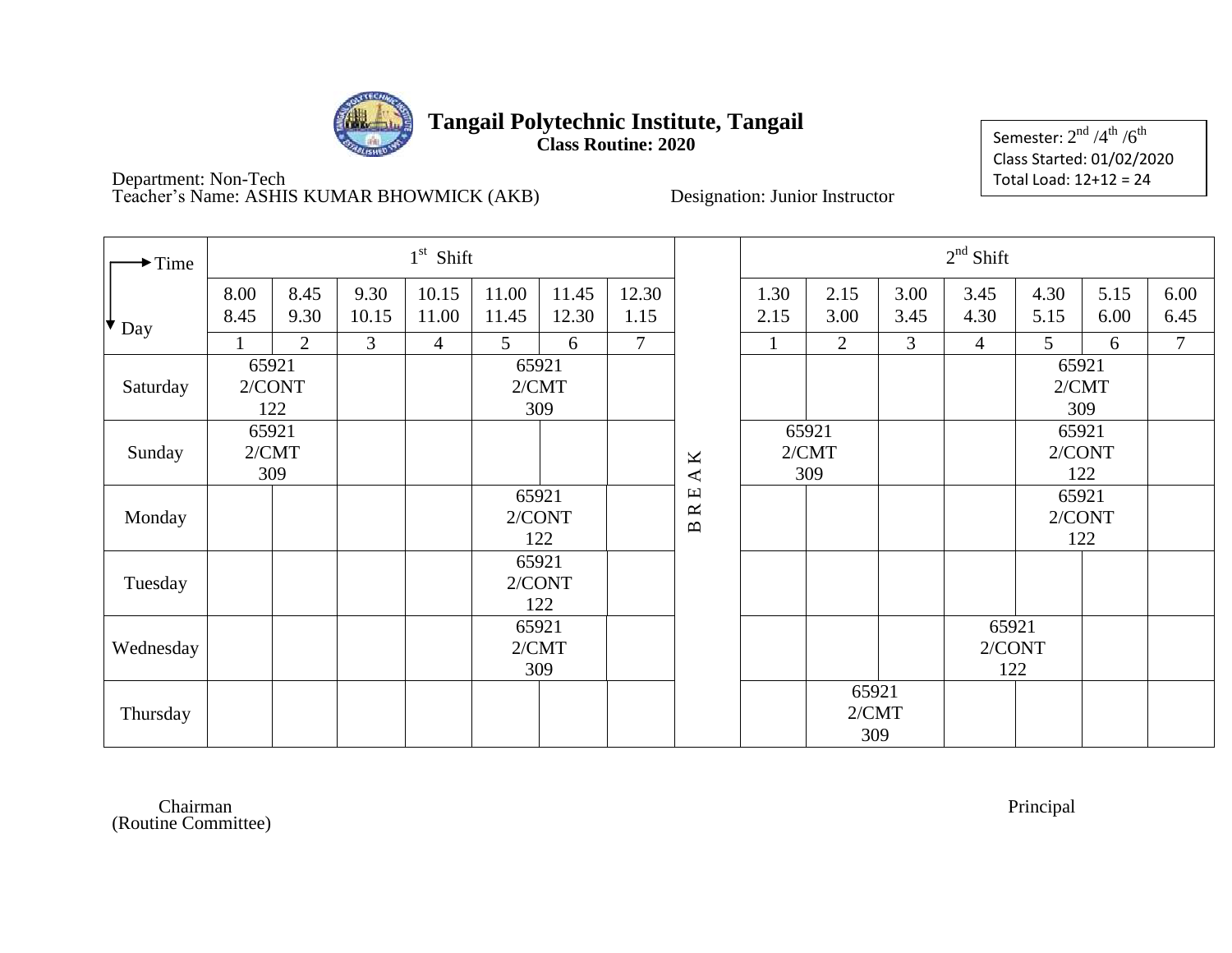

**Class Routine: 2020**

Semester:  $2^{\rm nd}$  /4 $^{\rm th}$  /6 $^{\rm th}$ Class Started: 01/02/2020 Total Load: 15+9 = 24

Department: Non-Tech Teacher's Name: ANAMIKA SAHA (AS) Designation: Junior Instructor

| Time                      |                       |                       |                        | $1st$ Shift            |                |                        |                       |                                                                         |              |                               |                        | $2nd$ Shift            |              |                       |                |
|---------------------------|-----------------------|-----------------------|------------------------|------------------------|----------------|------------------------|-----------------------|-------------------------------------------------------------------------|--------------|-------------------------------|------------------------|------------------------|--------------|-----------------------|----------------|
| $\big\vert \big\vert$ Day | 8.00<br>8.45          | 8.45<br>9.30          | 9.30<br>10.15          | 10.15<br>11.00         | 11.00<br>11.45 | 11.45<br>12.30         | 12.30<br>1.15         |                                                                         | 1.30<br>2.15 | 2.15<br>3.00                  | 3.00<br>3.45           | 3.45<br>4.30           | 4.30<br>5.15 | 5.15<br>6.00          | 6.00<br>6.45   |
|                           |                       | $\overline{2}$        | 3                      | $\overline{4}$         | 5              | 6                      | $7\phantom{.0}$       |                                                                         |              | $\overline{2}$                | 3                      | $\overline{4}$         | 5            | 6                     | $\overline{7}$ |
| Saturday                  |                       | 65711<br>2/TCT<br>211 | 65711<br>2/ENT<br>302  |                        |                |                        |                       |                                                                         |              |                               | 65811<br>2/CONT<br>122 |                        |              |                       |                |
| Sunday                    |                       |                       |                        |                        |                | 65811<br>2/CONT<br>122 | 65711<br>2/TCT<br>211 | K<br>$\blacktriangleleft$                                               |              |                               |                        |                        |              | 65711<br>2/ENT<br>304 |                |
| Monday                    |                       | 2/TCT<br>211          | 65711 $(A+B)$          | 65711<br>2/ENT<br>306  |                |                        |                       | $\mathbf \Xi$<br>$\approx$<br>$\mathbf{\underline{\underline{\alpha}}}$ |              |                               |                        |                        |              | 65711<br>2/ENT<br>302 |                |
| Tuesday                   |                       | 65711<br>2/ENT<br>407 | $(A+B)$                |                        |                |                        |                       |                                                                         |              | 65711 $(A+B)$<br>2/ENT<br>305 |                        | 65811<br>2/CONT<br>122 |              |                       |                |
| Wednesday                 |                       |                       | 65711<br>2/ENT<br>305  | 65811<br>2/CONT<br>122 |                |                        |                       |                                                                         |              |                               |                        | 65711<br>2/ENT<br>302  |              |                       |                |
| Thursday                  | 65711<br>2/TCT<br>211 |                       | 65811<br>2/CONT<br>122 |                        |                |                        |                       |                                                                         |              |                               | 65811<br>2/CONT<br>122 |                        |              |                       |                |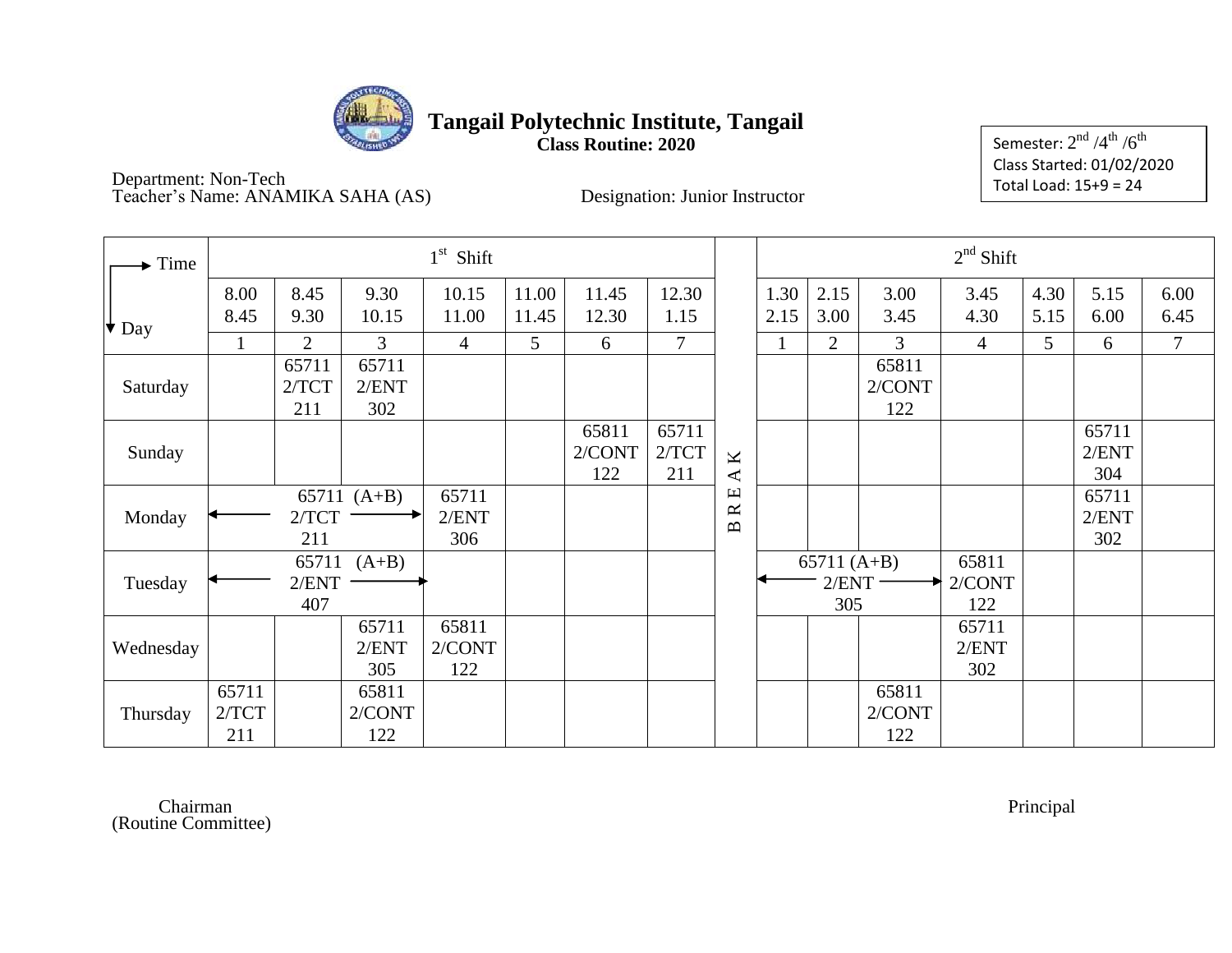

**Class Routine: 2020**

Semester:  $2^{\rm nd}$  /4 $^{\rm th}$  /6 $^{\rm th}$ Class Started: 01/02/2020 Total Load: 18+ 18 = 36

Department: Non-Tech Teacher's Name: MD. HEDAITUL ISLAM (HI) Designation: Junior Instructor

| $\rightarrow$ Time |              |                          |                      | $1st$ Shift           |                         |                         |               |                                                                 |              |                         |                      | $2nd$ Shift           |              |                          |              |
|--------------------|--------------|--------------------------|----------------------|-----------------------|-------------------------|-------------------------|---------------|-----------------------------------------------------------------|--------------|-------------------------|----------------------|-----------------------|--------------|--------------------------|--------------|
| $\star$ Day        | 8.00<br>8.45 | 8.45<br>9.30             | 9.30<br>10.15        | 10.15<br>11.00        | 11.00<br>11.45          | 11.45<br>12.30          | 12.30<br>1.15 |                                                                 | 1.30<br>2.15 | 2.15<br>3.00            | 3.00<br>3.45         | 3.45<br>4.30          | 4.30<br>5.15 | 5.15<br>6.00             | 6.00<br>6.45 |
|                    |              | $\overline{2}$           | 3                    | $\overline{4}$        | 5                       | 6                       | $\tau$        |                                                                 |              | $\overline{2}$          | 3                    | $\overline{4}$        | 5            | 6                        | 7            |
| Saturday           |              |                          | 65912<br>2/ET<br>207 | 65922<br>2/CMT<br>309 |                         |                         |               |                                                                 |              |                         |                      |                       |              |                          |              |
| Sunday             |              |                          |                      | 65922<br>2/CMT<br>309 | 65912<br>2/ET<br>115    |                         |               | $\mathbf A\,\mathbf K$                                          |              |                         |                      | 65912<br>2/ET<br>115  |              | 65711<br>2/CMT(B)<br>408 |              |
| Monday             |              |                          |                      |                       |                         |                         |               | $\Xi$<br>$\approx$<br>$\mathbf{\underline{\underline{\alpha}}}$ |              | 65912<br>2/ET(A)<br>408 |                      |                       |              | 65922<br>2/CMT(A)<br>408 |              |
| Tuesday            |              | 65922<br>2/CMT(B)<br>408 |                      |                       | 65912<br>2/ET(A)<br>408 |                         |               |                                                                 |              |                         | 65912<br>2/ET<br>115 | 65922<br>2/CMT<br>309 |              |                          |              |
| Wednesday          |              |                          |                      | 65922<br>2/CMT<br>309 |                         | 65912<br>2/ET(B)<br>408 |               |                                                                 |              |                         | 65912<br>2/ET<br>115 | 65922<br>2/CMT<br>309 |              |                          |              |
| Thursday           |              | 65922<br>2/CMT(A)<br>408 |                      |                       | 65912<br>2/ET<br>115    |                         |               |                                                                 |              | 65912<br>2/ET(B)<br>408 |                      | 65922<br>2/CMT<br>309 |              |                          |              |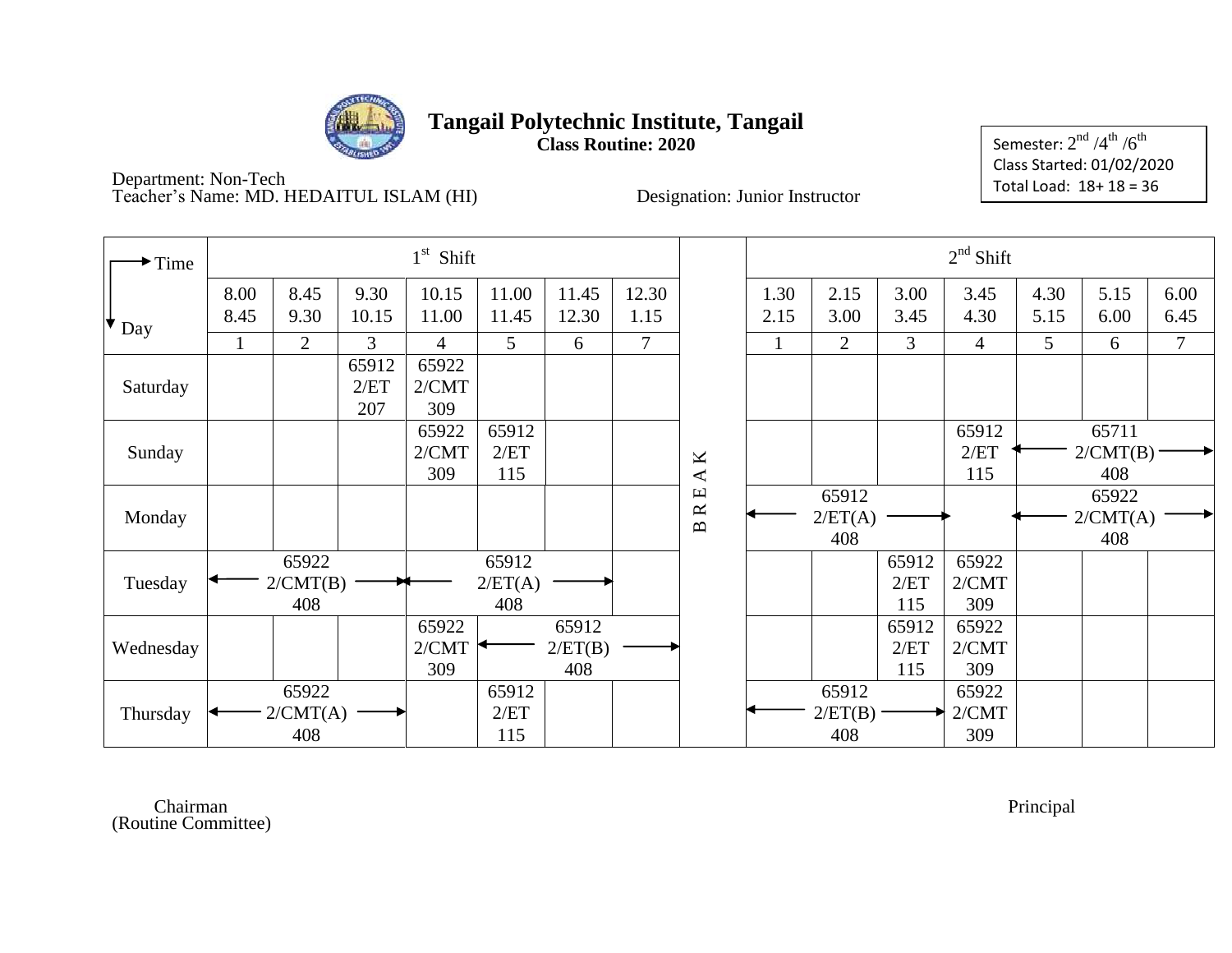

**Class Routine: 2020**

Semester:  $2^{\rm nd}$  /4 $^{\rm th}$  /6 $^{\rm th}$ Class Started: 01/02/2020 Total Load: 14+ 14 = 28

Department: Non-Tech Teacher's Name: SHARIFA KHATUN (SK) Designation: Junior Instructor

| $\rightarrow$ Time     |              |                       |                        | $1st$ Shift            |                       |                       |               |                                                 |                       |                        |                       | $2nd$ Shift           |                       |                       |              |
|------------------------|--------------|-----------------------|------------------------|------------------------|-----------------------|-----------------------|---------------|-------------------------------------------------|-----------------------|------------------------|-----------------------|-----------------------|-----------------------|-----------------------|--------------|
| $\mathbf{\bullet}$ Day | 8.00<br>8.45 | 8.45<br>9.30          | 9.30<br>10.15          | 10.15<br>11.00         | 11.00<br>11.45        | 11.45<br>12.30        | 12.30<br>1.15 |                                                 | 1.30<br>2.15          | 2.15<br>3.00           | 3.00<br>3.45          | 3.45<br>4.30          | 4.30<br>5.15          | 5.15<br>6.00          | 6.00<br>6.45 |
|                        | 1            | $\overline{2}$        | $\overline{3}$         | $\overline{4}$         | 5                     | 6                     | 7             |                                                 |                       | $\overline{2}$         | 3                     | $\overline{4}$        | 5                     | 6                     | $\tau$       |
| Saturday               |              |                       | 69054<br>6/CONT<br>119 | 69054<br>4/MT<br>116   | 65841<br>4/CMT<br>311 |                       |               |                                                 | 65841<br>4/TCT<br>217 | 69054<br>6/CONT<br>119 |                       | 65841<br>4/CMT<br>311 |                       |                       |              |
| Sunday                 |              |                       | 65841<br>4/ENT<br>305  |                        | 69054<br>6/CMT<br>311 |                       |               | К<br>⋖                                          | 69054<br>4/MT<br>116  |                        |                       |                       | 65841<br>4/ENT<br>302 |                       |              |
| Monday                 |              | 69054<br>4/MT<br>411  |                        |                        |                       |                       |               | $\mathbf \Xi$<br>$\approx$<br>$\mathbf{\Omega}$ | 65841<br>4/ET<br>207  |                        | 65841<br>4/TCT<br>217 |                       |                       |                       |              |
| Tuesday                |              |                       |                        | 65841<br>4/ET<br>207   |                       | 65841<br>4/ENT<br>302 |               |                                                 |                       |                        |                       | 69054<br>4/MT<br>116  |                       | 69054<br>6/CMT<br>311 |              |
| Wednesday              |              | 65841<br>4/CMT<br>311 | 65841<br>4/ET<br>207   |                        | 65841<br>4/TCT<br>217 |                       |               |                                                 |                       |                        |                       | 69054<br>6/CMT<br>314 | 65841<br>4/ET<br>207  |                       |              |
| Thursday               |              |                       | 65841<br>4/TCT<br>217  | 69054<br>6/CONT<br>119 | 69054<br>6/CMT<br>314 |                       |               |                                                 |                       | 69054<br>6/CONT<br>119 | 65841<br>4/ENT<br>305 | 65841<br>4/CMT<br>311 |                       |                       |              |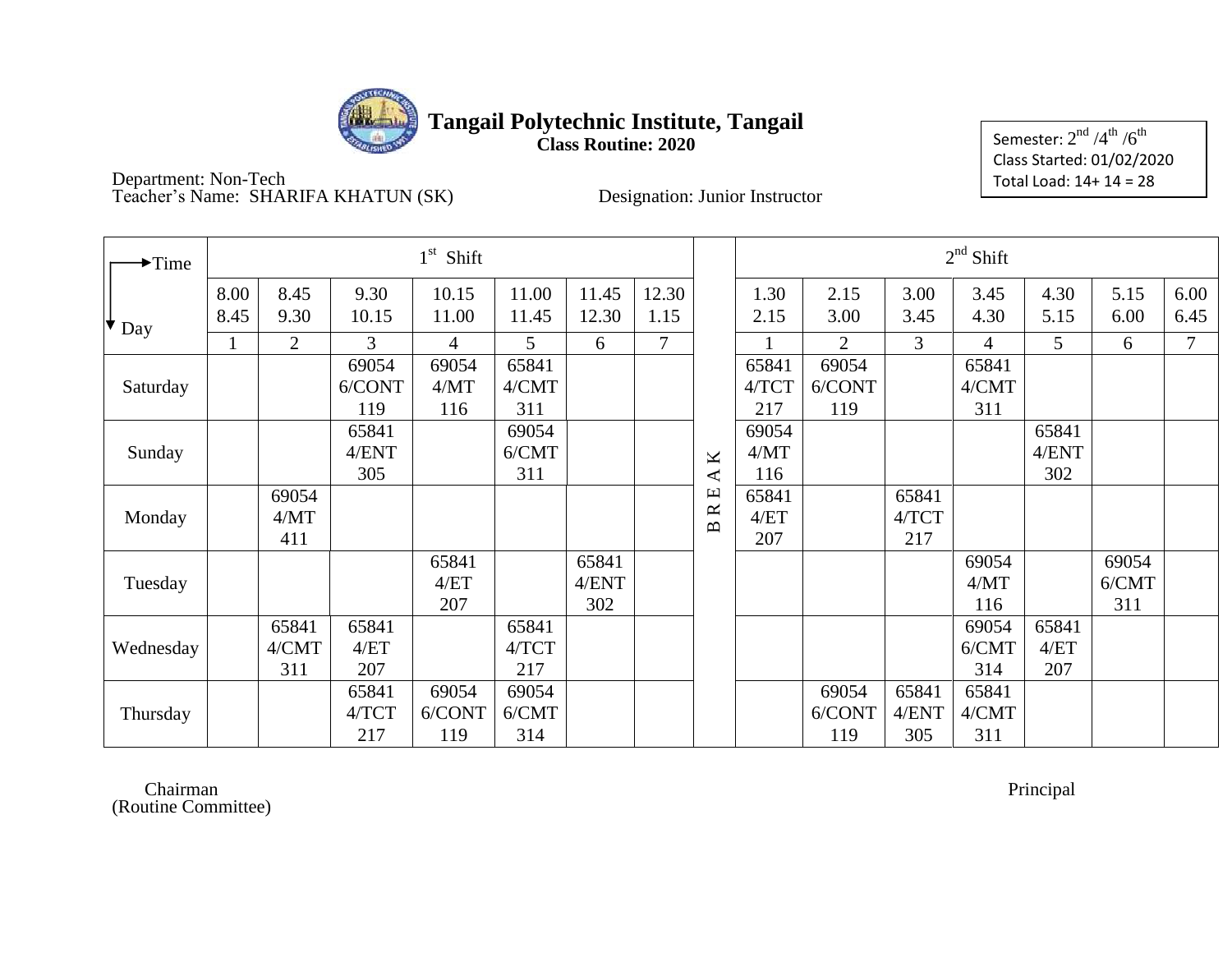

### **Tangail Polytechnic Institute, Tangail Class Routine: 2020**

Semester:  $2^{\rm nd}$  /4 $^{\rm th}$  /6 $^{\rm th}$ Class Started: 01/02/2020 Total Load: 17+19 = 36

Department: Non-Tech Teacher's Name: SABNUM MUSTARI (SM) Designation: Junior Instructor

| Time      |                      |                          |                      | $1st$ Shift           |                |                          |                       |                                                                         |              |                          |                       | $2nd$ Shift           |                       |                       |                |
|-----------|----------------------|--------------------------|----------------------|-----------------------|----------------|--------------------------|-----------------------|-------------------------------------------------------------------------|--------------|--------------------------|-----------------------|-----------------------|-----------------------|-----------------------|----------------|
| ✦<br>Day  | 8.00<br>8.45         | 8.45<br>9.30             | 9.30<br>10.15        | 10.15<br>11.00        | 11.00<br>11.45 | 11.45<br>12.30           | 12.30<br>1.15         |                                                                         | 1.30<br>2.15 | 2.15<br>3.00             | 3.00<br>3.45          | 3.45<br>4.30          | 4.30<br>5.15          | 5.15<br>6.00          | 6.00<br>6.45   |
|           | 1                    | $\overline{2}$           | $\overline{3}$       | $\overline{4}$        | 5              | 6                        | $\overline{7}$        |                                                                         |              | $\overline{2}$           | 3                     | 4                     | $\mathfrak{S}$        | 6                     | $\overline{7}$ |
| Saturday  |                      |                          | 65722<br>2/CT<br>126 |                       |                | 65712<br>2/MT<br>411     |                       |                                                                         |              | 65722<br>2/CMT(A)<br>309 |                       |                       |                       | 65712<br>2/TCT<br>211 |                |
| Sunday    |                      |                          |                      |                       |                |                          |                       | K<br>$\blacktriangleleft$                                               |              |                          | 65722<br>2/CMT<br>309 | 65712<br>2/MT<br>411  | 65712<br>2/TCT<br>211 |                       |                |
| Monday    |                      | 65722<br>2/CMT(B)<br>309 |                      |                       |                |                          |                       | $\mathbf \Xi$<br>$\approx$<br>$\mathbf{\underline{\underline{\alpha}}}$ |              |                          | 65712<br>2/MT<br>411  | 65712<br>2/ET<br>115  |                       |                       |                |
| Tuesday   |                      | 65722<br>2/CT<br>126     | 65712<br>2/MT<br>411 | 65712<br>2/ENT<br>407 |                | 65722<br>2/CMT(A)<br>309 |                       |                                                                         |              |                          |                       |                       | 65712<br>2/ENT<br>302 |                       |                |
| Wednesday | 65712<br>2/ET<br>115 |                          |                      |                       |                |                          |                       |                                                                         |              | 65722<br>2/CMT(B)<br>309 |                       | 65722<br>2/CT<br>126  |                       |                       |                |
| Thursday  |                      |                          |                      | 65722<br>2/CMT<br>309 |                | 65712<br>2/ET<br>115     | 65712<br>2/ENT<br>305 |                                                                         |              | 65722<br>2/CT<br>126     |                       | 65712<br>2/ENT<br>302 | 65712<br>2/ET<br>115  |                       |                |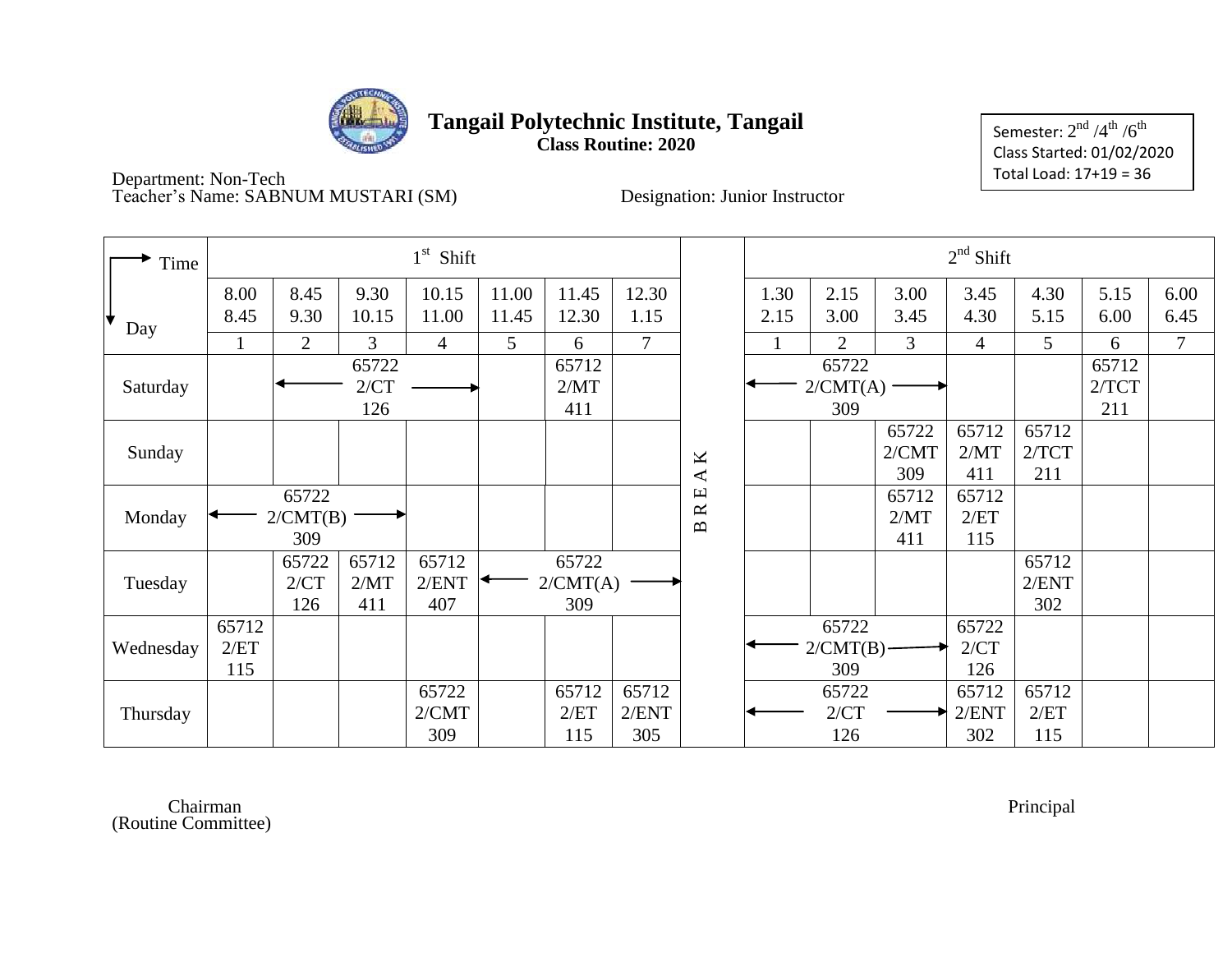

**Class Routine: 2020**

Semester:  $2^{\rm nd}$  /4 $^{\rm th}$  /6 $^{\rm th}$ Class Started: 01/02/2020 Total Load: 15+15 = 30

Department: Non-Tech Teacher's Name: NASRIN KHANAM (NsK) Designation: Guest Teacher

| Time        |              |                |                | $1st$ Shift    |                |                |                |                   |              |                |              | $2nd$ Shift    |              |              |              |
|-------------|--------------|----------------|----------------|----------------|----------------|----------------|----------------|-------------------|--------------|----------------|--------------|----------------|--------------|--------------|--------------|
| $\star$ Day | 8.00<br>8.45 | 8.45<br>9.30   | 9.30<br>10.15  | 10.15<br>11.00 | 11.00<br>11.45 | 11.45<br>12.30 | 12.30<br>1.15  |                   | 1.30<br>2.15 | 2.15<br>3.00   | 3.00<br>3.45 | 3.45<br>4.30   | 4.30<br>5.15 | 5.15<br>6.00 | 6.00<br>6.45 |
|             |              | $\overline{2}$ | $\overline{3}$ | $\overline{4}$ | 5              | 6              | $\overline{7}$ |                   |              | $\overline{2}$ | 3            | $\overline{4}$ | 5            | 6            | $\tau$       |
|             |              | 65912          |                |                | 65922          |                |                |                   |              | 65922          |              |                |              | 65912        |              |
| Saturday    |              | 2/ENT          |                |                | 2/CONT         |                |                |                   |              | 2/CONT         |              |                |              | 2/ENT(A)     |              |
|             |              | 302            |                |                | 408            |                |                |                   |              | 122            |              |                |              | 408          |              |
|             |              |                |                |                |                | 65912          |                |                   |              | 65922          |              | 65912          |              |              |              |
| Sunday      |              |                |                |                |                | 2/ENT(B)       |                | K                 |              | 2/CONT         |              | 2/ENT          |              |              |              |
|             |              |                |                |                |                | 408            |                | ∢                 |              | 408            |              | 304            |              |              |              |
|             |              |                |                |                |                | 65912          |                | Щ<br>$\approx$    |              |                |              |                | 65912        |              |              |
| Monday      |              |                |                |                |                | 2/ENT(A)       |                | $\mathbf{\Omega}$ |              |                |              |                | 2/ENT        |              |              |
|             |              |                |                |                |                | 408            |                |                   |              |                |              |                | 302          |              |              |
|             |              |                |                | 65922          | 65912          |                |                |                   |              | 65922          |              |                |              |              |              |
| Tuesday     |              |                |                | 2/CONT         | 2/ENT          |                |                |                   |              | 2/CONT         |              |                |              |              |              |
|             |              |                |                | 122            | 305            |                |                |                   |              | 122            |              |                |              |              |              |
|             | 65912        |                |                |                | 65922          |                |                |                   |              |                |              |                |              | 65912        |              |
| Wednesday   | 2/ENT        |                |                |                | 2/CONT         |                |                |                   |              |                |              |                |              | 2/ENT(B)     |              |
|             | 305          |                |                |                | 122            |                |                |                   |              |                |              |                |              | 408          |              |
|             |              | 65922          |                |                |                |                |                |                   |              | 65922          |              |                | 65912        |              |              |
| Thursday    |              | 2/CONT         |                |                |                |                |                |                   |              | 2/CONT         |              |                | 2/ENT        |              |              |
|             |              | 122            |                |                |                |                |                |                   |              | 122            |              |                | 306          |              |              |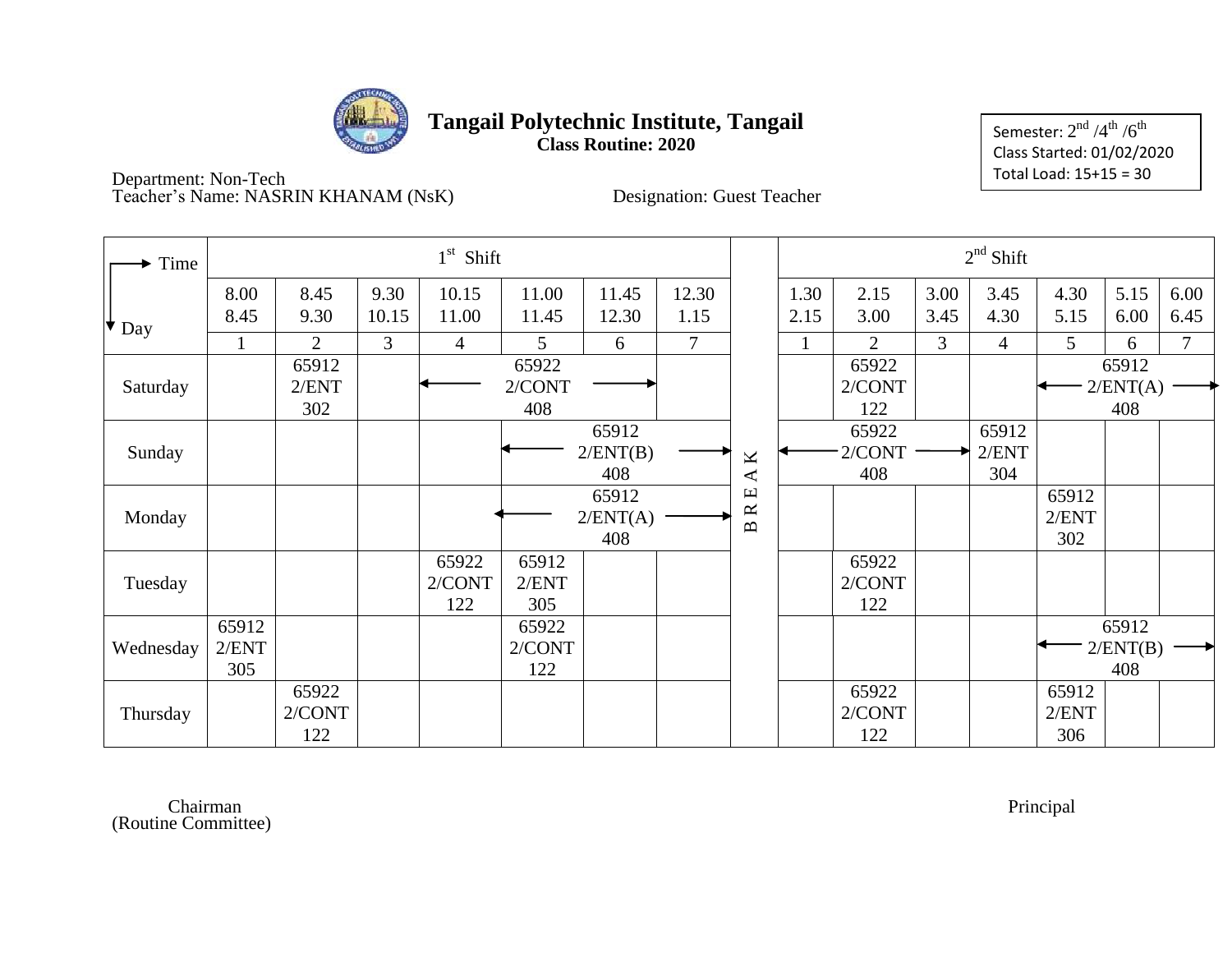

**Class Routine: 2020**

Semester:  $2^{\rm nd}$  /4 $^{\rm th}$  /6 $^{\rm th}$ Class Started: 01/02/2020 Total Load: 12+12 = 24

Department: Non-Tech Teacher's Name: NASIR KHAN (NK) Designation: Guest Teacher

| $\blacktriangleright$ Time |              |                       |                       | $1st$ Shift    |                       |                |                |                                                                         |              |                      |                | $2nd$ Shift    |                      |                       |                |
|----------------------------|--------------|-----------------------|-----------------------|----------------|-----------------------|----------------|----------------|-------------------------------------------------------------------------|--------------|----------------------|----------------|----------------|----------------------|-----------------------|----------------|
| $\big\vert \big\vert$ Day  | 8.00<br>8.45 | 8.45<br>9.30          | 9.30<br>10.15         | 10.15<br>11.00 | 11.00<br>11.45        | 11.45<br>12.30 | 12.30<br>1.15  |                                                                         | 1.30<br>2.15 | 2.15<br>3.00         | 3.00<br>3.45   | 3.45<br>4.30   | 4.30<br>5.15         | 5.15<br>6.00          | 6.00<br>6.45   |
|                            |              | $\overline{2}$        | $\overline{3}$        | $\overline{4}$ | $5\overline{)}$       | 6              | $\overline{7}$ |                                                                         | $\mathbf{1}$ | $\overline{2}$       | $\overline{3}$ | $\overline{4}$ | 5                    | 6                     | $\overline{7}$ |
| Saturday                   |              |                       | 65921<br>2/TCT<br>211 |                |                       |                |                |                                                                         |              |                      |                |                | 65921<br>2/CT<br>126 |                       |                |
| Sunday                     |              |                       | 65921<br>2/CT<br>126  |                | 65921<br>2/TCT<br>211 |                |                | $\pmb{\times}$<br>$\blacktriangle$                                      |              | 65921<br>2/CT<br>126 |                |                |                      | 65921<br>2/TCT<br>211 |                |
| Monday                     |              |                       |                       |                | 65921<br>2/CT         | 126            |                | $\mathbf \Xi$<br>$\approx$<br>$\mathbf{\underline{\underline{\alpha}}}$ | 65921        | 2/CT<br>126          |                |                |                      | 65921<br>2/TCT<br>211 |                |
| Tuesday                    |              |                       | 65921<br>2/TCT<br>211 |                |                       |                |                |                                                                         | 65921        | 2/CT<br>126          |                |                |                      |                       |                |
| Wednesday                  | 65921        | 2/CT<br>126           |                       |                |                       |                |                |                                                                         |              | 65921                | 2/TCT<br>211   |                |                      |                       |                |
| Thursday                   |              | 65921<br>2/TCT<br>211 |                       |                |                       |                |                |                                                                         |              | 65921<br>2/TCT       | 211            |                |                      |                       |                |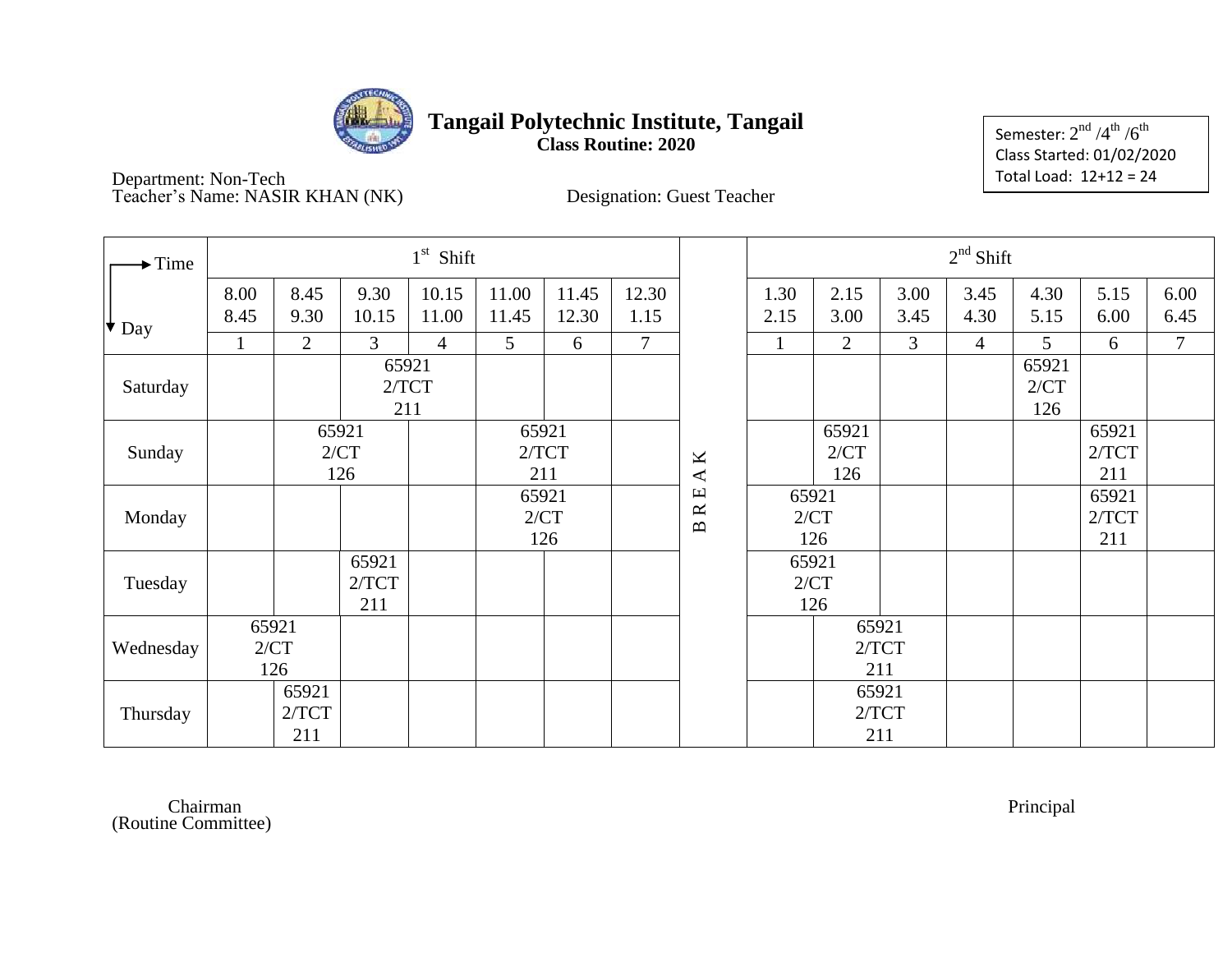

### **Tangail Polytechnic Institute, Tangail Class Routine: 2020**

Semester:  $2^{\rm nd}$  /4 $^{\rm th}$  /6 $^{\rm th}$ Class Started: 01/02/2020 Total Load: 15+ 13 = 28

Department: Non-Tech Teacher's Name: AZIZUR RAHMAN (AA) Designation: Guest Teacher

| Time                      | $1st$ Shift            |                       |                        |                |                |                               |                |                        | $2nd$ Shift            |                               |                        |                |              |              |              |
|---------------------------|------------------------|-----------------------|------------------------|----------------|----------------|-------------------------------|----------------|------------------------|------------------------|-------------------------------|------------------------|----------------|--------------|--------------|--------------|
| $\big\vert \big\vert$ Day | 8.00<br>8.45           | 8.45<br>9.30          | 9.30<br>10.15          | 10.15<br>11.00 | 11.00<br>11.45 | 11.45<br>12.30                | 12.30<br>1.15  |                        | 1.30<br>2.15           | 2.15<br>3.00                  | 3.00<br>3.45           | 3.45<br>4.30   | 4.30<br>5.15 | 5.15<br>6.00 | 6.00<br>6.45 |
|                           |                        | 2                     | 3                      | $\overline{4}$ | 5              | 6                             | $\overline{7}$ |                        |                        | 2                             | 3                      | $\overline{4}$ | 5            | 6            | $\tau$       |
| Saturday                  | 65712<br>2/TCT<br>211  | 65921<br>2/MT<br>411  |                        |                |                |                               |                |                        |                        | 65812<br>2/CT<br><b>FIELD</b> |                        |                |              |              |              |
| Sunday                    | 65722<br>2/CONT<br>122 |                       |                        |                |                |                               |                | $\mathbf A\,\mathbf K$ |                        | 65921<br>2/MT<br>411          |                        |                |              |              |              |
| Monday                    | 65921<br>2/MT<br>411   |                       |                        |                | $\Box$<br>B R  |                               |                |                        | 65722<br>2/CONT<br>122 |                               |                        |                |              |              |              |
| Tuesday                   |                        | 65712<br>2/TCT<br>211 |                        |                |                |                               |                |                        |                        |                               | 65921<br>2/MT<br>411   |                |              |              |              |
| Wednesday                 |                        |                       |                        |                |                | 65812<br>2/CT<br><b>FIELD</b> |                |                        |                        |                               |                        |                |              |              |              |
| Thursday                  | 65921<br>2/MT<br>411   |                       | 65722<br>2/CONT<br>122 |                |                |                               |                |                        | 65921<br>2/MT<br>116   |                               | 65722<br>2/CONT<br>122 |                |              |              |              |